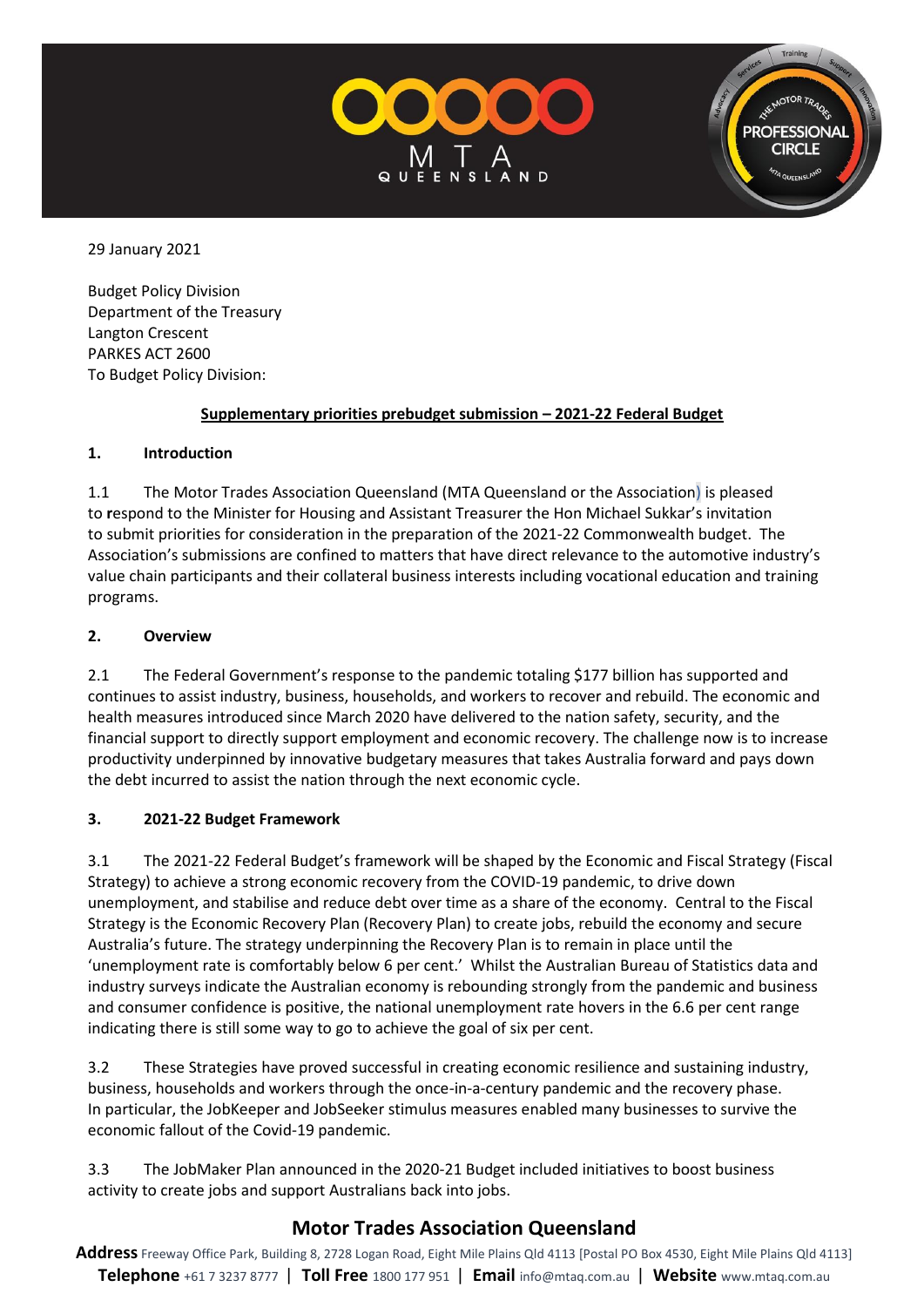### **4. Industry Context**

4.1 The December Mid-Year Economic and Fiscal Outlook (MYEFO) indicated the Government provided \$267 billion in direct economic and health support under the Economic Recovery Plan. Of the \$251 billion in direct economic support, over \$175 billion has already flowed to Australian households and businesses. The automotive value chain, although deemed an essential service and continued to trade if safe to do so through the COVID-19 lockdown phase, benefited from the Recovery Plan's stimulus measures. The economic stimulus measures proved to be vital in sustaining businesses. Eighty-three (83) percent of respondents to an MTA Queensland COVID-19 Automotive Industry Survey indicated they applied for some form of government support including JobKeeper and Apprentice Wage Subsidies.

4.1.1 The motor trades recognise they have a role to increase productivity, grow the economy and contribute to the nation's debt reduction. The MYEFO estimates net debt is expected to be \$691.9 billion at 30 June 2021. Over the forward estimates, net debt is projected to increase as a proportion of GDP from 34.5 per cent at 30 June 2021 to 43.0 per cent at 30 June 2024.

4.1.2 Within the motor trades, currently, with the exception of the Rental Vehicle Industry aligned with the tourism sector, early stages of economic recovery are evident, with businesses rehiring and lifting hours to meet the gradual upturn in business. New car dealers after 31 consecutive months of year-on-year decline, have experienced a positive rebound in November and December with the outlook only dampened by import supply.

### **5. Budgetary Context**

5.1 The Association's previous prebudget submissions indicated there is a compelling case for wideranging tax reform to increase productivity and this remains a critical issue. A tax reform program needs to incorporate a review of the revenue options needed to compensate for the fiscal consequences of the uptake of automated vehicles and alternatively powered vehicles on State and Commonwealth revenue receipts e.g., the decline in forecast petrol and diesel exercise and fuel taxes; maintain direct tax relativity with third country taxation regimes; and benchmark strategic peripheral and collateral business compliance costs. As State Government taxes and changes to excise arrangements impact on industry viability, consideration must be given to the risk to deployment of new technology and fuel sources and any Commonwealth tax reform must consider state-based taxes.

### **6. The 2021-22 Budget Priorities**

6.1 The Association draws attention to the following priorities:

### **JobKeeper Scheme**

6.2 The JobKeeper scheme proved to be an economic lifeline to business during the pandemic and during the recovery phase. It was effective in providing assurance to businesses and employers at a time when there was considerable uncertainty. Current Government advice is for the JobKeeper payments to cease from 28 March 2021. The Association supports this principle; however some targeted support is still needed for industries such as tourism and related support sectors, which have been severely impacted by restrictions and border closures. The Rental Vehicle Industry reports that the rental sector servicing the tourism industry is depressed due to border closures and other restrictions.

6.2.1 Uncertainty and some anxiety exists about future restrictions and lockdowns such as the snap lockdown of 2.5 million residents in Greater Brisbane from 6 pm Friday 8 January to 6 pm Monday 11 January. Until the vaccination against COVID-19 across the nation is completed the need may arise for targeted support for severely impacted businesses that meet the criteria.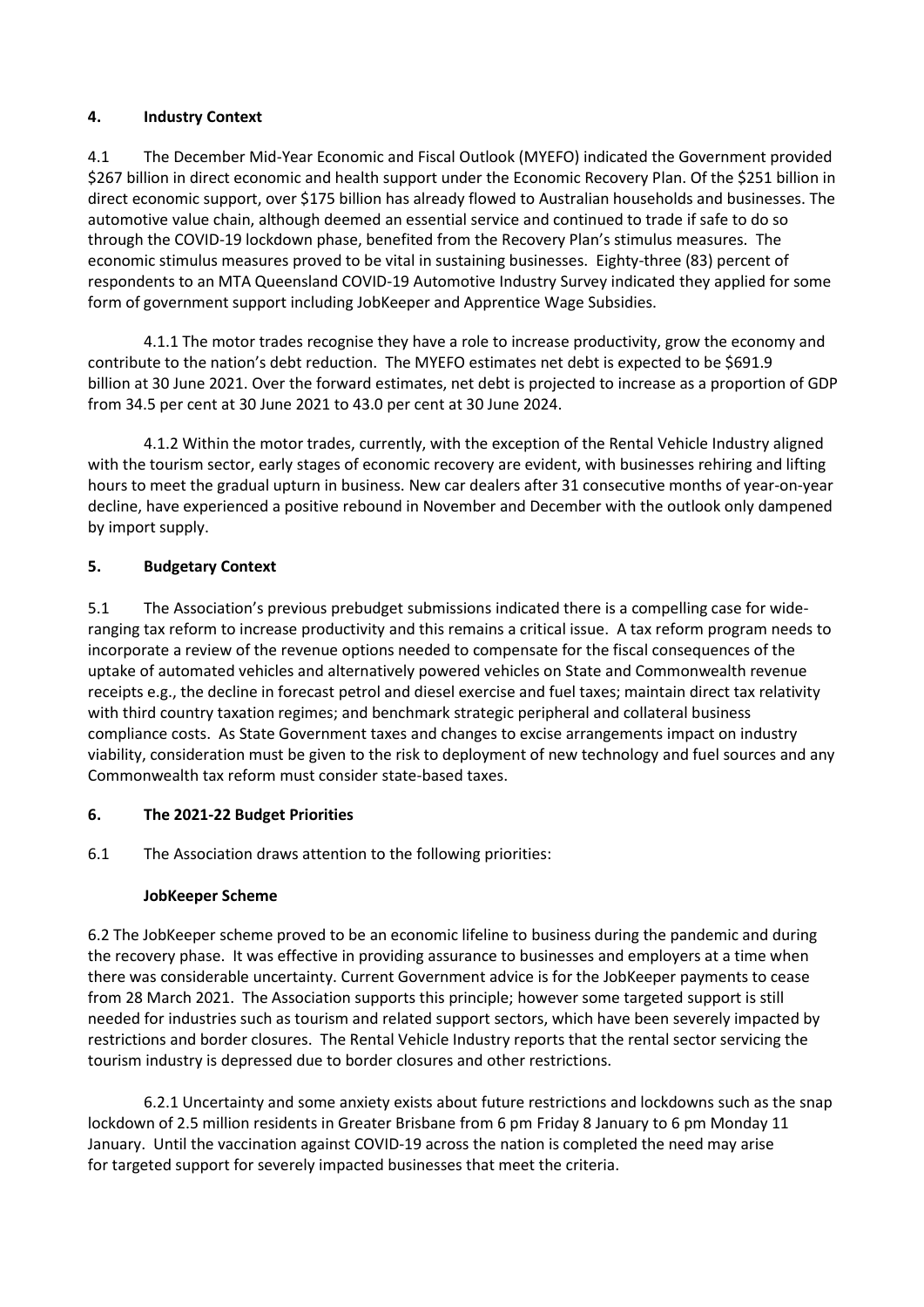#### **JobSeeker Scheme**

6.3 The JobSeeker scheme in its current settings is proving to be a disincentive for the uptake of employment at a time when employers are actively recruiting across all skill levels. Employers report that applicants appointed to fill skilled positions in the workshop or office do not 'turn up' for work. Seemingly, applicants go through the process of applying, being interviewed, and have no intention to commence work. Employers are frustrated that they invest in advertising the vacant position, conduct interviews and select the candidate for no outcome. At present many vacancies exist for workers with skills in the motor trades.

6.3.1 The Association is conscious that the JobSeeker Coronavirus Supplement will cease on 31 March 2021. We are of the view that consideration should be given to targeted measures to support job seekers to re-enter the workforce. Such measures must incentivise re-entering the labour force, such as such as pre-employment skills programs and industry endorsed micro credentials aligned to the needs of the workplace.

#### **JobMaker Hiring Credit and Boosting Apprenticeship Commencements**

6.4 The workforce development component of the JobMaker Plan includes the JobMaker Hiring Credit and Boosting Apprenticeship Commencements wage subsidy policies which have been beneficial to the motor trades in the recovery phase. The Association supports the extension of these policies in the 2021-22 Federal Budget to counter the uncertainty about future pandemic restrictions which is likely to remain until the finalisation of the vaccination process.

### **JobMaker Instant Asset Taxation Write-off Provisions**

6.5 MTA Queensland urges the continuation of the instant asset write-off program which is utilised by motor trades' businesses to upgrade or retire superseded or obsolete hard/software, equipment, and tooling. The Association seeks commitment that this concession will be retained for the duration of the budget cycle. This would be advantageous for the automotive value chain to boost productivity and enable longer term decision making and planning to assist with sectoral adaption to digital and technological transformations.

6.5.1 MTA Queensland notes that the instant asset write off threshold was increased from \$30,000 to \$150,000 and access expanded to includes businesses with an aggregated annual turnover of less than \$500 million (up from \$50m) until 31 December 2020. As indicated above, the instant asset write-off provision is a beneficial program particularly when economic conditions for investment are less favourable.

#### **Job Maker Digital Business Plan**

6.6 The \$800 million JobMaker Digital Business Plan includes funding of \$22.2 million for the small/medium enterprise and capability initiative to support small business operators take advantage of digital technologies through an expansion of the Australian Small Business Advisory Service – Digital Solutions program, a Digital Readiness Assessment tool and a Digital Directors training package.

6.6.1 The Association has experienced the value of increasing digital capability within its membership through assisting small businesses to engage with digital technology as one of 15 industry associations designated by the Australian Government as a Small Business Digital Champion. There is a need for the continuation of such a program, arising from the Commonwealth Government's decision to mandate Peppol e-Invoicing for all Commonwealth agencies by 1 July 2022, with over 80% of invoices being able to be received electronically 1 July 2021. This implies that businesses supplying services to goods must (ideally) be Peppol e-Invoicing compliant. The MTA Queensland recommends consideration of an Peppol e-Invoicing educational support program and contestable digital transition grants for small/medium business for the uptake of Peppol e-Invoicing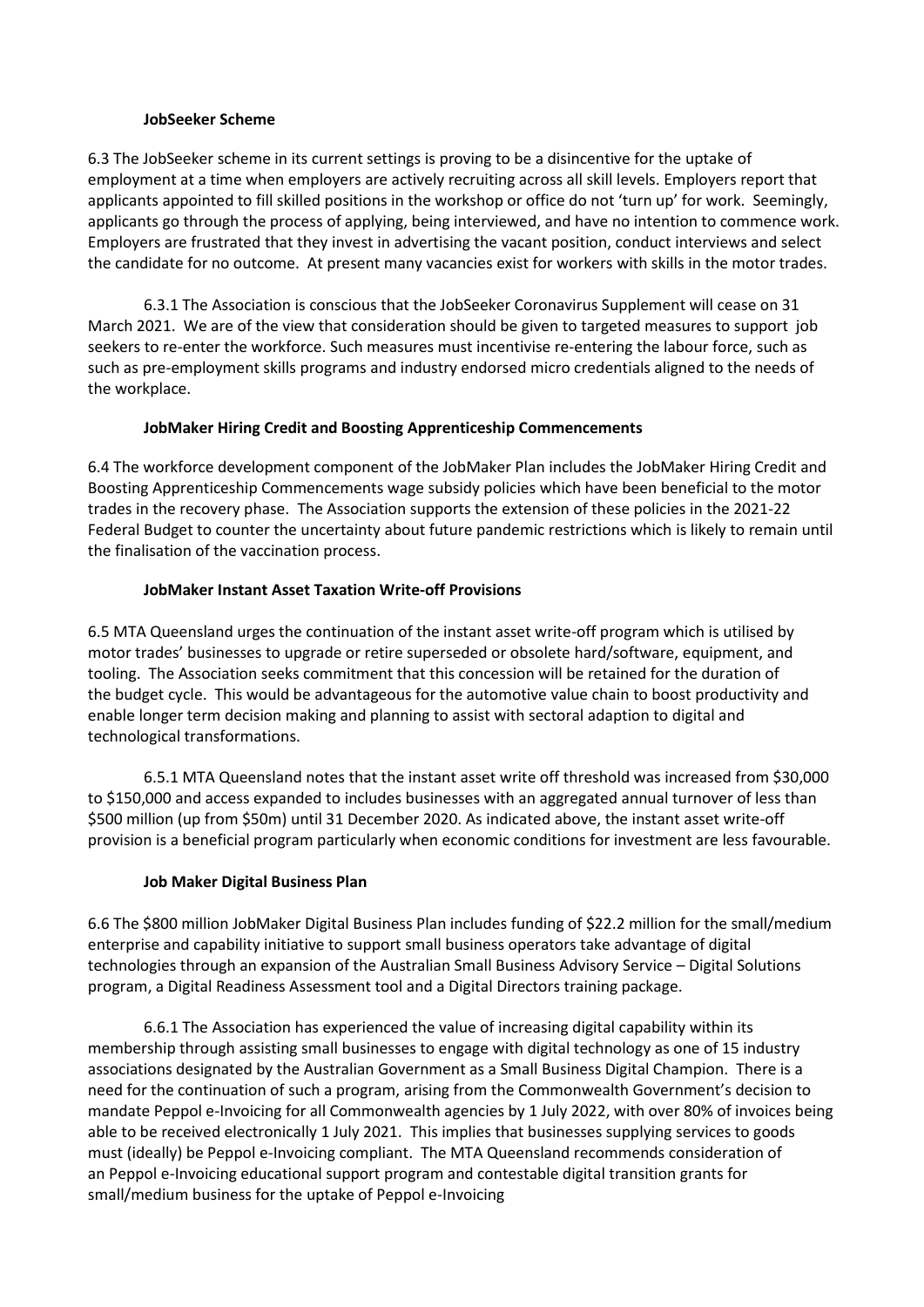6.6.2 The Association notes the JobMaker Digital Plan includes the Modernising Business Register's program. We have long supported the development of such a framework for occupational licenses to be automatically recognised across jurisdictions. The initiative would permit a busines licensed in one jurisdiction to trade the in the same way in another jurisdiction, without any additional application, fee, or other administrative process. The program, when implemented will make working interstate easier and less expensive.

### **Training and Skills**

6.7 A high priority for the industry is increasing the supply of skills for both current and future occupations to sufficient levels to meet anticipated demand. Across the automotive value chain skill shortages persist, creating a drag on business growth and productivity. It is critical that current and prospective workers are able to access quality and relevant training solutions. The Association recommends prioritising and funding industry endorsed micro-credentials aligned to jobs, in addition to recognised qualifications and skill sets to meet employer demand for specific skills Current funding models target recognised qualifications, which do not change quick enough to meet industry needs. A system of stackable industry endorsed micro credentials will ensure the development of skills aligned to jobs can be captured on the Government's National Credentials Platform.

6.7.1 As said in 6.4 the workforce development component of the JobMaker Plan includes the JobMaker Hiring Credit and Boosting Apprenticeship Commencements wage subsidy policies which have been beneficial to the motor trades in the recovery phase. The Association supports the extension of these policies in the 2021-22 Federal Budget to counter the uncertainty about future pandemic restrictions which is likely to remain until the finalisation of the vaccination process. Incentivising and supporting employers post government support programs to take on apprentices would have the effect of creating real jobs.

6.7.2 The development of a skills base relevant to the forecasted widespread uptake of autonomous and electrically powered vehicle technologies and the re-skilling of the existing internal combustion engine workforce to service vehicles must be addressed if the economy's productivity performance is to be enhanced. These vehicles will range from autonomous and electrical for industrial and commercial transport to alternatively powered regular private and public transportation. Funding skill sets and micro credentials that will enable the upskilling of existing employees is critical to driving productivity and employability.

6.7.3 MTA Queensland commends the Commonwealth Government's investment in the JobTrainer program to provide up to an additional 340,700 training places to help school leavers and seekers access short and long courses to develop new skills in growth sectors and create a pathway to more qualifications. While we support the intent of JobTrainer, many of the courses identified for funding were not supported by States. Better consultation with industry will also improve the selection of priority courses and ensure qualifications are not identified that cannot be delivered due to Training package restrictions and requirements. Due to the limited procurement evident by States, the MTA Queensland recommends the creation of a Commonwealth industry training fund to target emerging skills and support the COVID recovery.

6.7.4 We urge the reintroduction of the Industry Specialist Mentoring for Australian Apprentices (ISMAA) program. Industry intelligence confirms this program was of high quality in providing support for the development of technical skills, off the job learning needs, career and pathway advice and direct support to encourage completion. As an ISMAA provider for almost two years, the MTA Queensland delivered state-wide support to over 1,109 first- and second-year automotive engineering students. Utilising the mentoring program, an 81 per cent retention rate was achieved. If this program were applied to all active priority one apprentices in Queensland, it would be equivalent to recruiting more than 1,200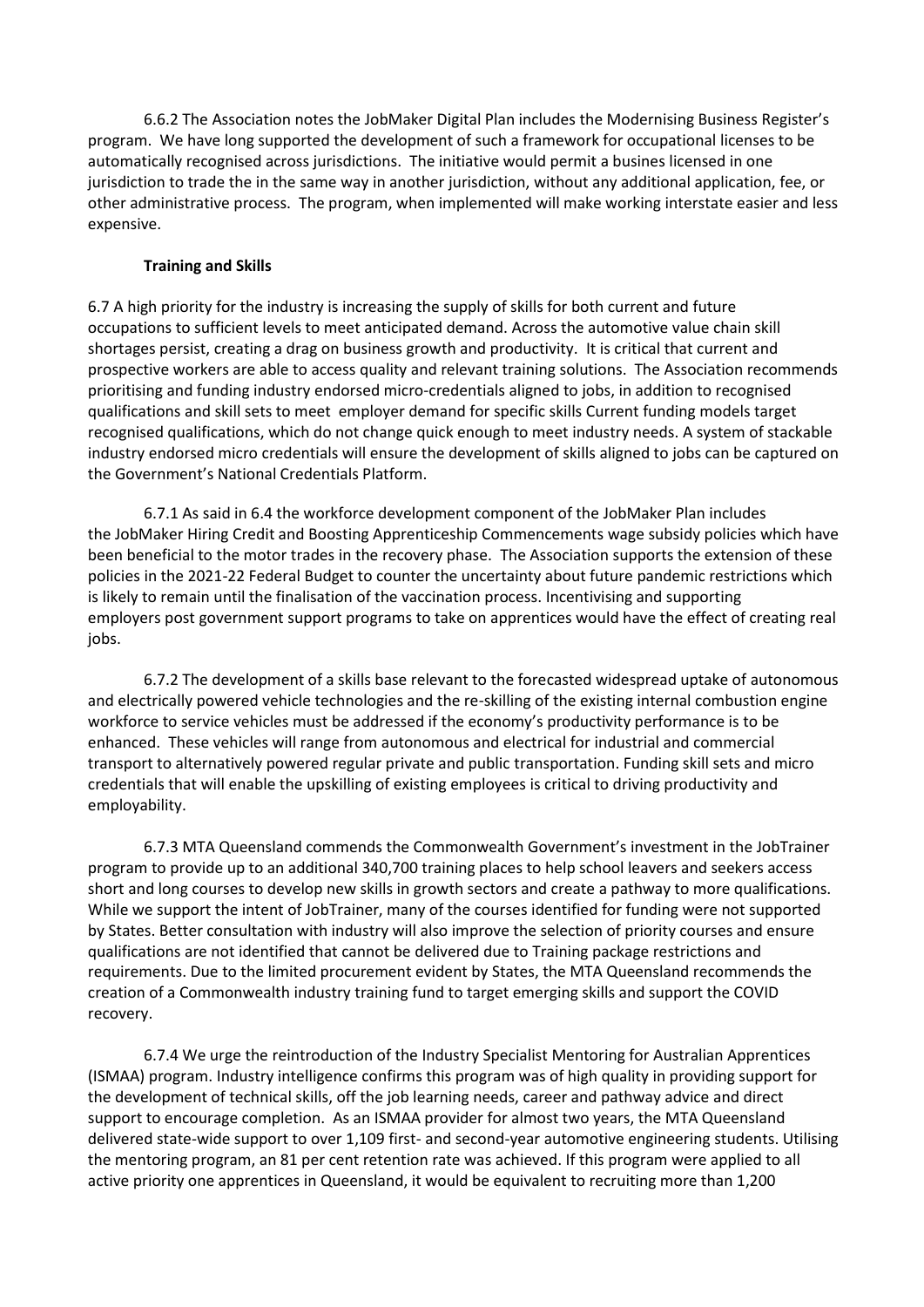apprentices across the state annually. We strongly advocate the program's reintroduction to enable support for the duration of vocational training programs for automotive apprenticeships.

6.7.5 To attract the next generation of trades persons, the current arrangements are not appealing to parents nor to young entrants. The disparity between qualifications needs to be remedied. For example, a Certificate 3 business can be done in 6 months, whereas a Certificate 3 mechanical takes 4 years of training and study. This differential results in a sensitivity that flows through to industrial relations and wages relativities and constitute barriers that the Government should consider as obstructions to youth entering apprenticeship or training programs that are more onerous.

# **Luxury Car Tax (LCT)**

6.8 The MTA Queensland's has advocated consistently for the LCT to be abolished. In view of its anticipated longevity due to the changed budgetary circumstances arising from the COVID-19 economic impacts, there is the opportunity in the first instance, for the threshold to be restructured by removing from the threshold the GST inclusive value and the cost of parts, accessories or attachments supplied at the same time as the car. Australia now imports its vehicle requirements and it is timely for the LCT to be reviewed to reflect this paradigm.

### **Fuel Excise**

6.9 The decline in forecasted petrol and diesel excise and fuel taxes requires consideration of a policy process to transit from road related revenue charges (fuel excise) to a motoring user taxation base or road user charging mechanism. A new scheme needs to be developed based on real evidence of driver's use of roads, the type of vehicle (electric or low emission), traffic congestion and the impact on Australia's taxation system. In the future, autonomous vehicles will form a significant part of the private transport fleet and mobility.

6.9.1 There must be investments in smart road technologies such as traffic monitoring networks that would form the essential infrastructure of a road user pricing policy for national highways and roads of national importance. The Association supports ongoing investments in road transport infrastructure that contribute to productivity, growth and social amenity.

### **Regulatory Reform**

6.10 The Association supports the Federal Government's deregulation agenda particularly the reducing regulatory compliance burdens on business. There is a strong case for ongoing regulatory simplification of redundant, ineffectual and excessive regulatory compliance regimes and streamlining of administrative and procurement processes to enhance productivity and restore intranational and national competitiveness. The Association notes the draft legislation to amend the Commonwealth Mutual Recognition Act 1992 to introduce automatic mutual recognition allowing a person who is registered for an occupation (approvals / registrations) in their home jurisdiction to be considered registered to perform the same activities in another state or territory, without further application or additional payment of fees. This initiative is supported.

### **Workplace Relations**

6.11 Disincentives to productivity and job growth in the workplace relations legislative framework continue to frustrate employers. The unfair dismissal laws and general protection claims are onerous requirements on small medium businesses, making them overly cautious to employ and limiting job creation.

6.11.1 Of keen interest to the Association is the *Fair Work Amendment (Supporting Australia's Jobs and Economic Recovery) Bill* 2020 (currently being considered by the Senate Education and Employment Legislation Committee). The casual employment provisions are supported as these will bring certainty to